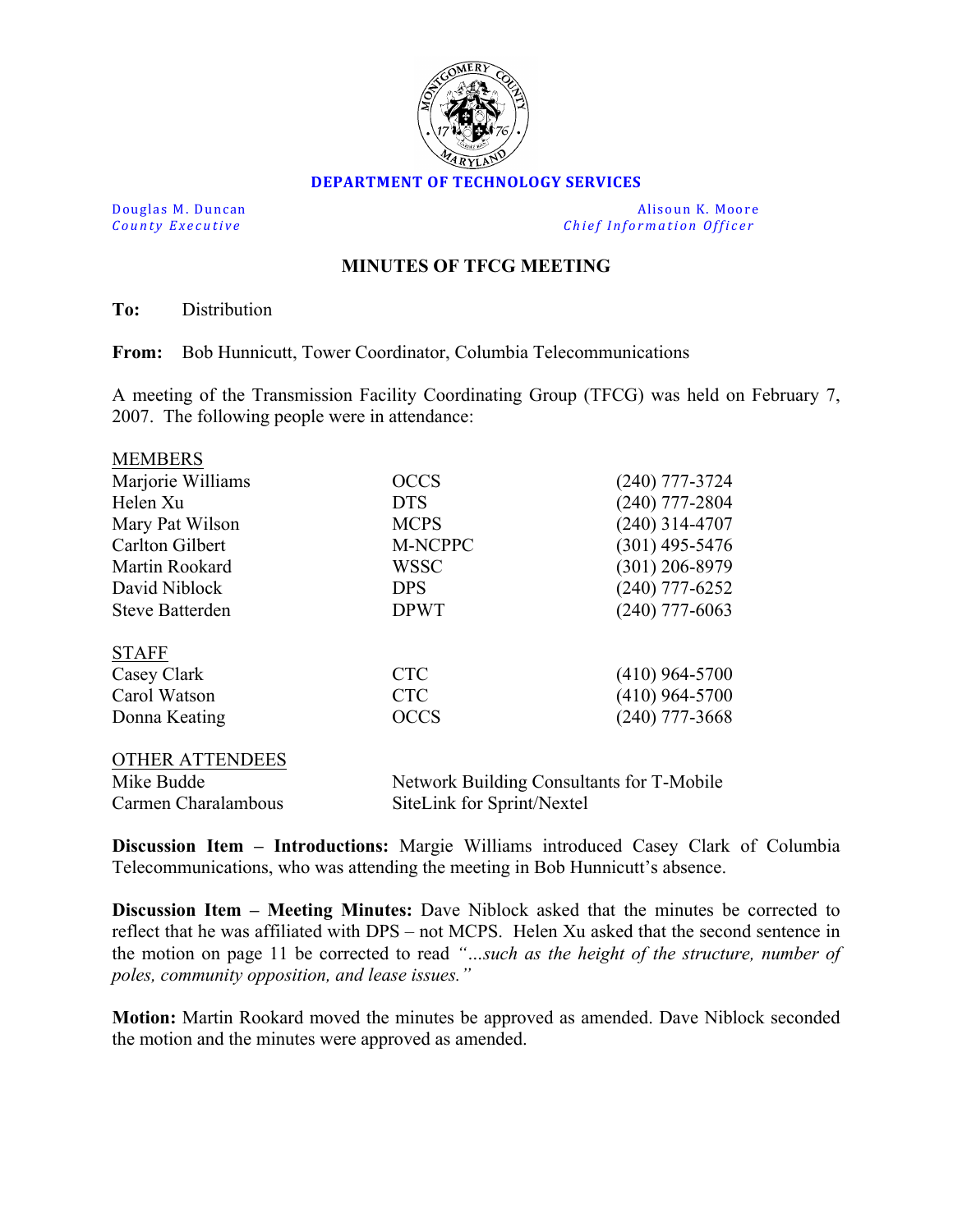Minutes of TFCG Meeting Held February 7, 2007 Page 2 of 3

**Action Item:** T-Mobile application to replace an existing 25' PEPCO wood pole #795458-3173 with a new 70' PEPCO wood pole and attach three 54" antennas at the 67' level of the pole located at Bonifant Road & Notley Road in Colesville (Application #200610-04).

Carol Watson summarized the application and noted that it was similar to the Galway pole application reviewed by the group last month, in which T-Mobile proposed to replace a 35' pole with a new 70' pole in the County right-of-way.

Ms. Watson said she had asked T-Mobile about possible attachment to the Verizon monopole to be constructed on M-NCPPC property at the Trolley Museum. She said T-Mobile had replied that they were unable to reach a lease agreement with M-NCPPC due to the need to lease additional ground space and the lease rates.

Ms. Watson said she had requested RF maps from T-Mobile that showed the expected coverage with antennas at 50', 60', and 70' above ground level. Her analysis of those maps shows that antennas at 50' did not appear to cover some of the residential areas desired by T-Mobile. She noted that coverage with antennas at the 60' and 70' level appeared to be very similar; therefore, the Tower Coordinator's recommendation was conditioned on T-Mobile reducing the height of the pole to the 60' level. She also noted that this attachment would require T-Mobile to obtain a telecommunications franchise agreement with the County.

Mary Pat Wilson asked who would own the pole. Mike Budde stated Pepco would remain the pole owner. Ms. Wilson noted that the Recommendation form should be corrected to reflect that the County is the property owner. Casey Clark agreed to make that revision.

Ms. Wilson asked about the security of the equipment cabinets, which would be attached to the pole only 5' above the ground. Mr. Budde replied that the cabinets would be locked and were of sufficient height above ground to avoid traffic and tampering. He noted that these cabinets would be attached at a height similar to that used by Verizon for its pole-mounted equipment. Ms. Wilson said she still thought 5' was low for equipment attachment and asked where on the property the pole was located. Mr. Budde noted that the pole was in a grassy area parallel to the road, and that he believed there was a sidewalk along the area. Margie Williams concurred with Mr. Budde regarding the similarity to Verizon's equipment attachment height.

Ms. Wilson asked if the pole was subject to Mandatory Referral review. Carlton Gilbert stated it would not require Mandatory Referral because it was in the County right-of-way, but said it would require a franchise agreement.

Ms. Williams asked Mr. Budde to explain why T-Mobile could not attach to the Verizon monopole to be built at the Trolley Museum. Mr. Budde stated that T-Mobile had worked with M-NCPPC for over two years to attach to the monopole proposed for the Wheaton Park property but T-Mobile had finally abandoned the siting due to high rent costs and the M-NCPPC's policy that required each carrier to separately negotiate ground space for equipment. Mr. Budde said these were the same issues for not using the Trolley Museum site. He noted that Verizon still had not filed for a Special Exception for the Trolley Museum monopole, and presumed it was